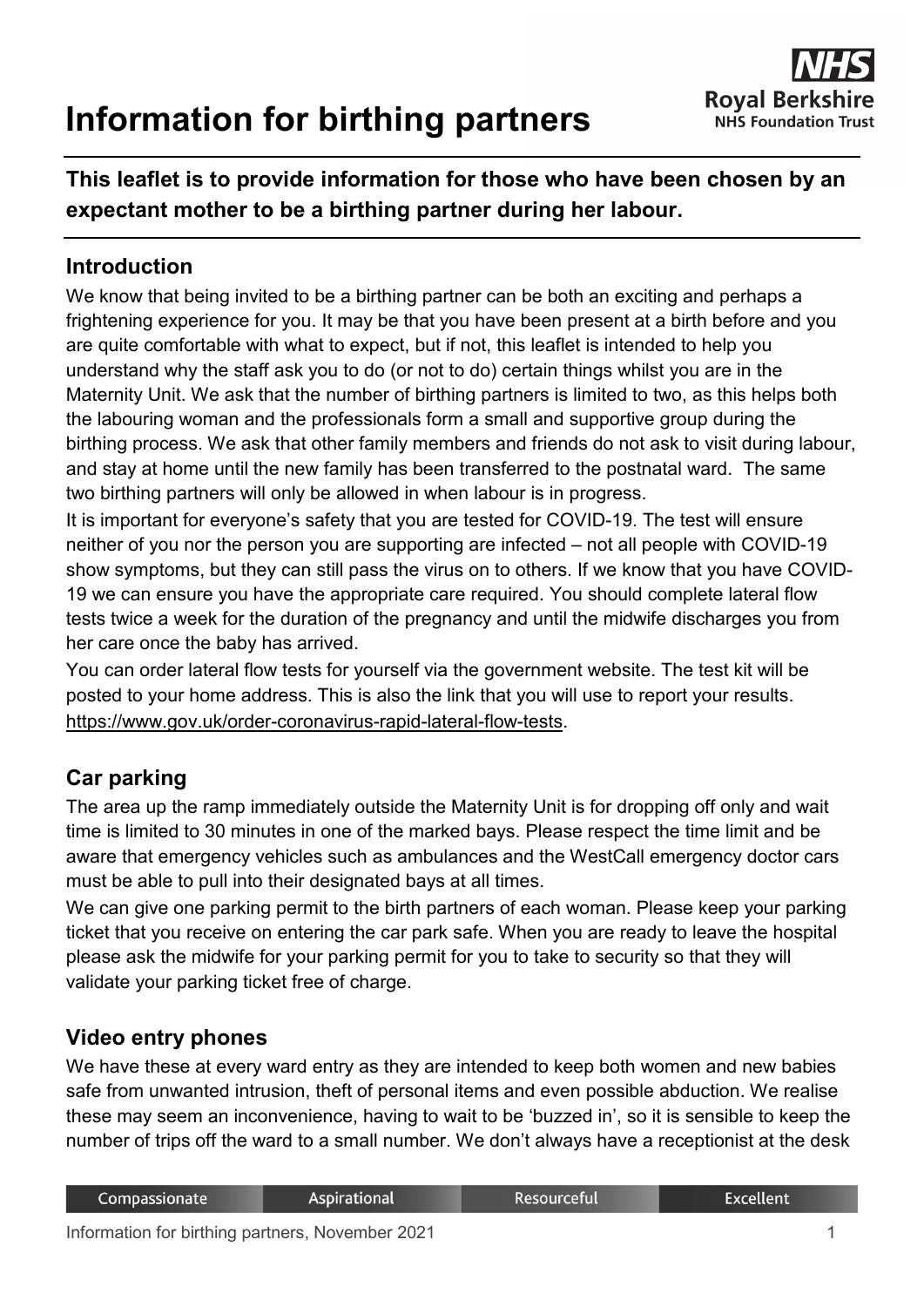as she/he may have gone to collect notes, or relay a message to staff, and it may be that the midwives are also busy with a women or baby.

#### **Telephone calls**

Please remember to bring your chargers! If you need to make or receive calls, please leave the birthing room, but do not chat in the Delivery Suite / Rushey corridors as you may get in the way of an emergency. Please step out of the ward, or better still, ask family and friends in advance to not ask for hourly updates.

The staff are not permitted to give information to anyone who phones the wards as we have no way of confirming their identity. We are bound by legal requirements to maintain patient confidentiality.

## **Food and drinks**

Whilst your partner is in labour it is important for you to keep hydrated and to eat, as a low blood sugar makes people more prone to fainting, and if you are very hungry you may find it difficult to be as supportive as you would like to be. The NHS does not provide meals for family members, but there are shops, vending machines and various hot food outlets around the hospital site where you can go for a meal break, or you can bring in your own picnic type food in a chiller bag. We have no facilities to store food in refrigerators on either Delivery Suite or the Midwiferyled Birth Unit. If the baby is going to be born in theatre it is VITAL that you have eaten before accompanying her as many people feel very faint in an operating theatre, and if you pass out, you will miss the birth of the baby.

#### **Delivery by Caesarean birth or an assisted vaginal delivery in theatre**

There is a one in four chance that the baby will be born in the Maternity theatre suite. Birthing partners are welcome, but we can only allow one person to accompany the mother. You will be asked to change into theatre pyjamas and footwear. Other than underwear and head coverings worn for religious reasons, no other clothing is permitted.

You may bring a camera and a wallet into theatre, but other personal possessions should be left where the midwife advises you to store them.

When you are in theatre, it is important that you listen to what the doctors and midwives ask you to do. Usually, we will ask you to sit on a seat at the mother's side. A lot of sterile equipment will need to be opened and some members of the team will be dressed in sterile clothing. If you accidentally bump into these people or equipment, we will then have to open a new set, which causes delays as well as being very expensive.

We understand that you are concerned for the mother and the baby, so if you feel scared or unwell, please say so, and someone will escort you out of theatre to a quieter place.

Very rarely, we may need to ask you to leave theatre. If this happens, someone will escort you to another room and explain what is happening. A senior member of the team will discuss events with you as soon as they are able to do so, but care of the mother and baby are our first priority. You are welcome to discuss any of the above information prior to the birth.